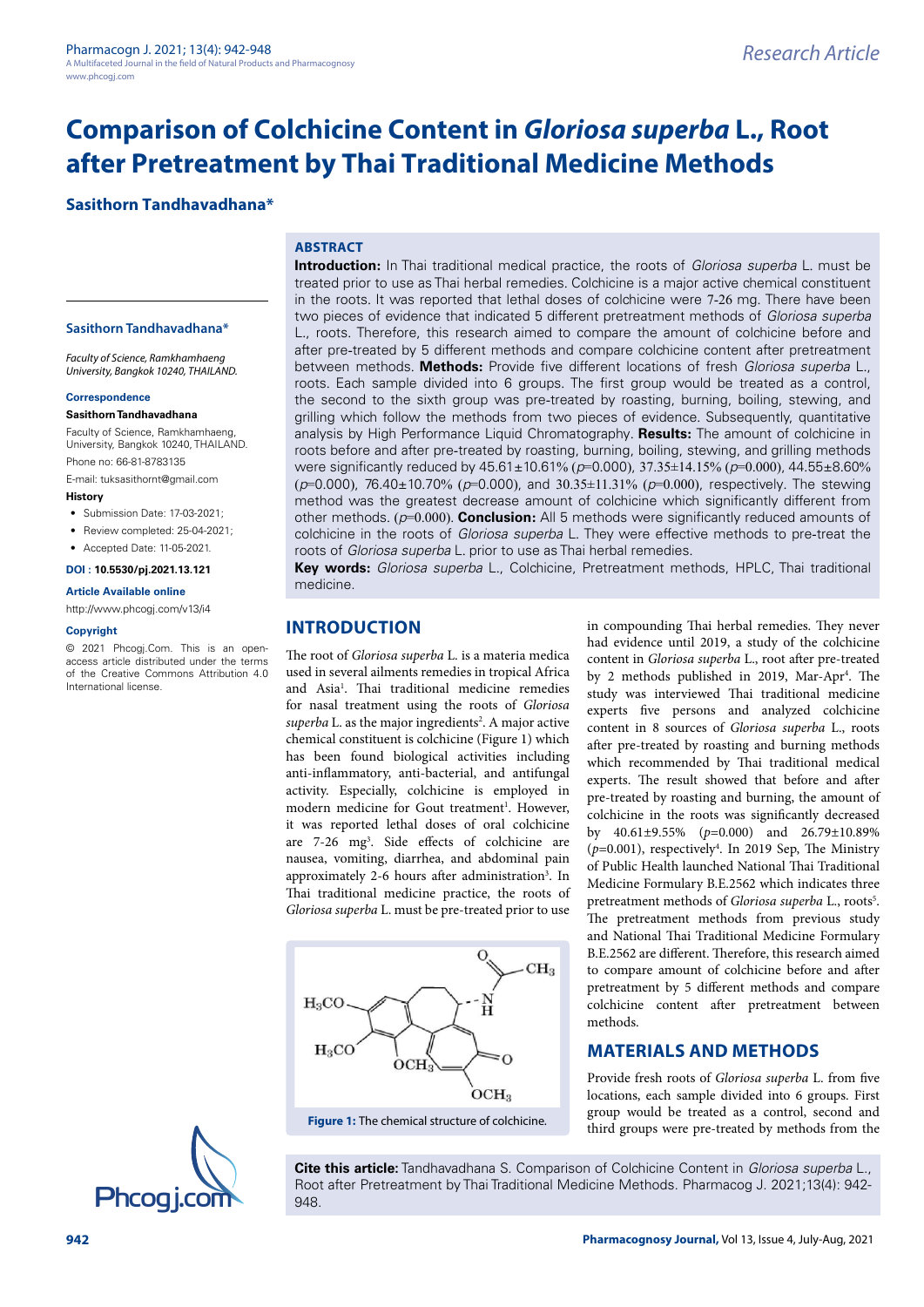previous study<sup>4</sup>. The fourth, fifth, and sixth groups were pre-treated by methods from National Thai Traditional Medicine Formulary B.E.25625 . Subsequently, colchicine was extracted and analyzed by High Performance Liquid Chromatography. This study approved by the Institutional Ethics Committee of *Ramkhamhaeng* University number RU-HRE 63/0057.

#### Chemicals

Colchicine was purchased from Sigma, methanol and acetonitrile (HPLC grade) from Merck, and methanol (AR grade) from Labscan.

#### Plant materials

Provided five sources of fresh *Gloriosa superba* L., roots from Jun 15 to Jul 20, 2020. The first, the third, and the fifth sample collected from wild population in Chonburi, Nakhonratchasima, and Prachinburi province, respectively. The second and the fourth sample purchased from a cultivated farm in Surin and Sakaeo province, Thailand. Each sample validated by compared Herbarium Specimen number [K001104972.](http://specimens.kew.org/herbarium/K001104972) 6

#### Pretreatment methods

Method 1, Roasting: Clean and dried *Gloriosa superba* L., roots at 70°C. The dried roots 100 g. were ground and pass through 45 µm sieve. Roasted in clay pot Ø 6 inches until powder's temperature was 130°C. The samples were taken out of the heat and cooled

Method 2, Burning: Clean and dried *Gloriosa superba L.*, roots at 70°C. The dried roots 70 g. were put into a clay pot  $\varnothing$  10 cm. and covered with 120 g of rice husks giving a 1-inch coverage. Burning the pot and rice husks continued until the temperature at the center of the pot reached 75ºC. Then the heat was stopped but the samples continued being baked in the hot pot until the temperature at the center of the pot reached 90ºC.

*Method 3, Boiling:* The clean fresh roots of *Gloriosa superba* L. 250 g. were put into pot Ø 8 inches. Boiled in 600 ml of DI water for 20 min, dried at 70°C

*Method 4, Stewing:* The clean fresh roots of *Gloriosa superba* L. 230 g. were put into a clay pot Ø 8 inches. Stewed with 460 ml. of honey until dry. Then cleaned the remaining honey outside of the roots and dried at  $70^{\circ}$ C.

*Method 5, Grilling:* The clean fresh roots of *Gloriosa superba* L. 50 g. sliced into thin sheets. Grill until were lightly brown on two sides of them.

## Extraction of the roots of *Gloriosa superba* L.

All samples were extracted in the same manner. The roots of *Gloriosa superba* L. were ground and pass through 45 µm sieve. Take 20 g. (accurately weighted) of each powder sample into thimble (33 x 80 mm) for 200 ml soxhlet extractor. Extraction process was continued for six hours with methanol at 60-65ºC. The solution was evaporated to dryness to get crude extract.

## HPLC analysis

Each crude extract 0.250 g. (accurately weighted) dissolved in 10 ml HPLC grade methanol in volumetric flask after that 1 ml of stock solution was further diluted in another 10 ml HPLC grade methanol in volumetric flask then subjected to HPLC for qualitative and quantitative analysis of colchicine and other compounds. The HPLC system consists of Shimadzu LC-20AD which was equipped with a photodiode array detector (Shimadzu SPD-M 20 A), Phenomenex Column (RP, Kromasil 5u 100A C-18, 150x4.60 mm), Guard column (Kromasil 5u 100A C-18, 2.1 mm) and data were integrated by Shimadzu Class VP

series software. The separation was achieved with a two-pump isocratic program for pump A and B (acetonitrile:  $H_2O$ , 38:62). The flow rate was 1 ml/min, runtime 10 min, and determined at wavelength 350 nm. Results were obtained by comparison of peak areas of the samples with the calibration curve of the referent standard. Every process was repeated 3 times.

### Validation method

*Linearity*: The following concentration of colchicine 0.031, 0.063, 0.125, 0.250, 0.500, and 0.750 mg/ml were prepared and analyzed by HPLC. Graph between concentration of standard colchicine and area under curve was plotted and calculated for linear regression.

*Accuracy and precision*: The concentration of colchicine 0.063, 0.250, and 0.500 mg/ml was analyzed by HPLC for only intraday precision because running time of each sample was 10 min. Overall analysis was 15 hours. The percent recovery and relative standard deviation were calculated.

#### Statistical analysis

The experimental results were given as mean  $\pm$  SD. The data between before and after pretreatment were analyzed by dependent t-test. One way-ANOVA was applied followed by Scheffe Multiple Comparison test for compared between pretreatment groups. These tests were based on 2-sided tests where  $\alpha = 0.05$  was considered statistically significant. All the statistical analyses were conducted using SPSS. version 17.

## **RESULTS**

All methods of pretreatment affect to color of *Gloriosa superba* L., roots. After pre-treated by roasting, burning, stewing, and grilling, the color of samples was darker than the control sample. Even after boiling, the color was lighter than the control sample. Comparison of samples color from the darkest to the lightest as stewing group > burning group > roasting group > grilling group > control group > boiling group, respectively. The moisture of pre-treated by roasting and burning groups compare with control group were significantly decreased 38.33±4.81%(*p*=0.000) and 11.40±4.06% (*p*=0.000), respectively. However, the moisture of boiling, stewing, and grilling groups were not significantly different from the control group. The control group extract gave dark brown oil as same as all pre-treated groups extract.

This HPLC analysis method was accepted for determination of colchicine in the roots of *Gloriosa superba* L. which validation method showed the coefficient of determination  $(R^2)$  0.999 (Figure 2) and the percent recovery between 90-103%. The HPLC chromatogram of referent standard colchicine showed in Figure 3. The HPLC chromatogram of the roots of Gloriosa superba L. extract before pretreatment showed in Figure 4 and after pre-treated by roasting, burning, boiling, stewing, and grilling methods showed in Figure 5-9. The retention time of colchicine appeared at 3.299 min. The position of colchicine in HPLC chromatogram of the extract was identified by comparison of retention time. The retention time of control extract appeared at 3.300 min and after pre-treated by roasting, burning, boiling, stewing, and grilling extracts appeared at 3.300, 3.300, 3.295, 3.297, and 3.300 min, respectively. The amount of colchicine in crude extract determined by comparison of the area under the curve with a calibration curve of colchicine. The average amount of colchicine in the roots of *Gloriosa superba* L. extract before pre-treated was 6.306±2.884 mg/g and after pre-treated by roasting, burning, boiling, stewing, and grilling were 3.194±1.036, 3.601±0.951, 3.335±1.231, 1.289±0.477, and 4.120±1.324 mg/g, respectively. Comparison between before-after pretreatment, average amount of colchicine after pre-treated by roasting, burning, boiling, stewing, and grilling were significantly decreased by 45.61±10.61% (*p*=0.000), 37.35±14.15% (*p*=0.000), 44.55±8.60%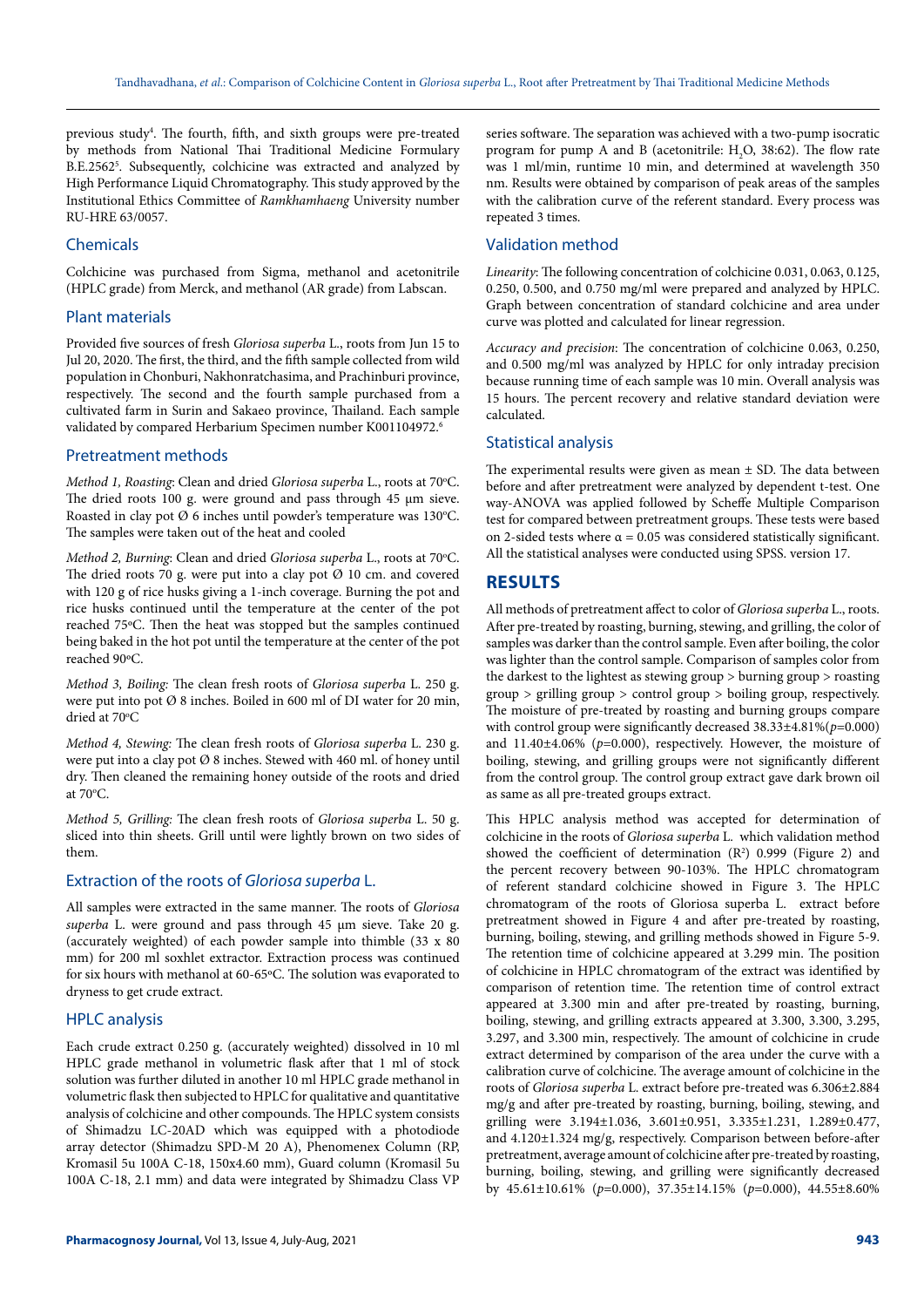



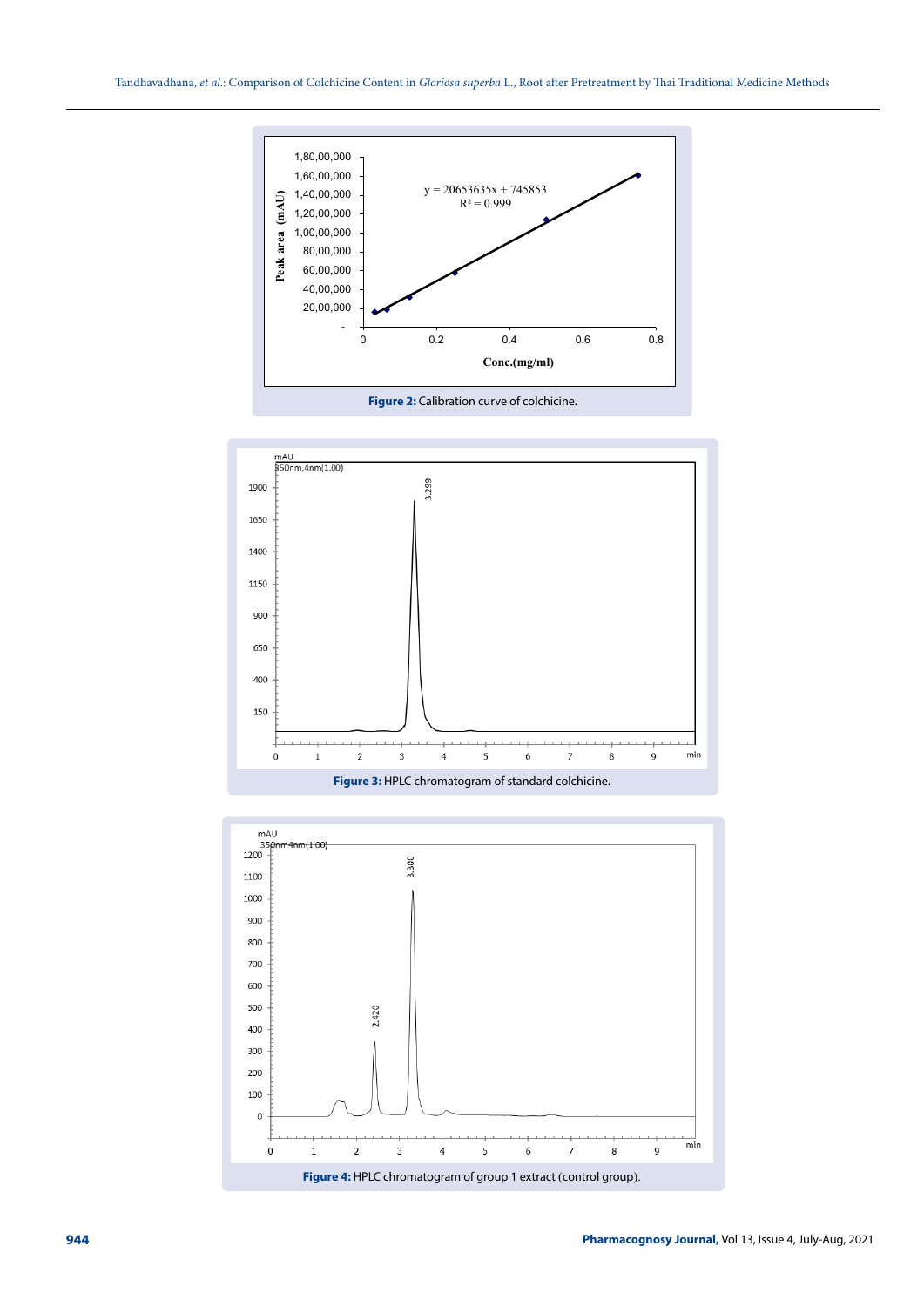





**Figure 6:** HPLC chromatogram of group 3 extract (pre-treated by burning).

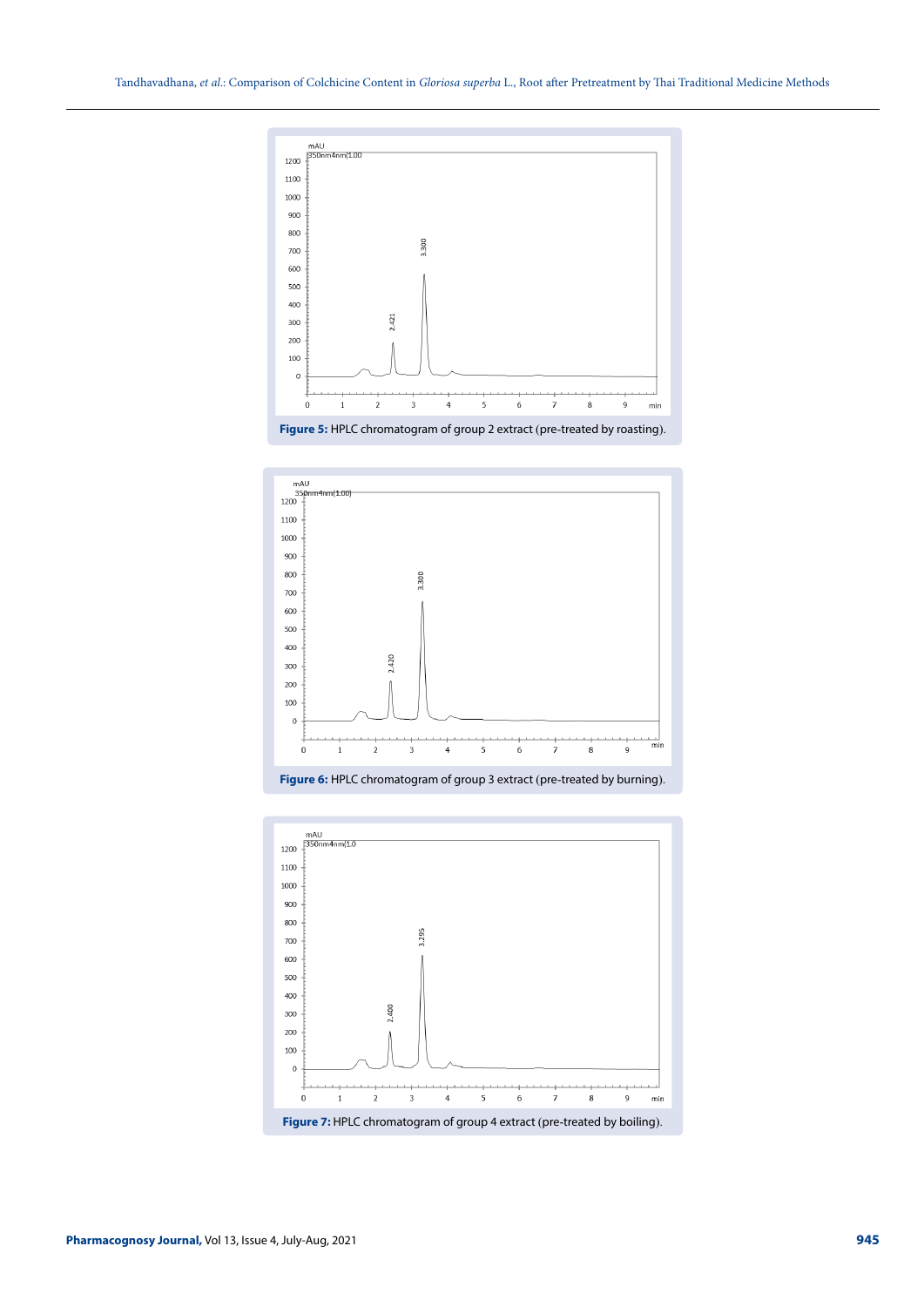



### **Table 1: Amount of colchicine in extract.**

|                                        | <b>Sources</b>                                                | Amount of colchicine in extract (mg/extract 1 g) (mean $\pm$ SD, n=3) |                                  |                                  |                                 |                                  |                                  |
|----------------------------------------|---------------------------------------------------------------|-----------------------------------------------------------------------|----------------------------------|----------------------------------|---------------------------------|----------------------------------|----------------------------------|
| <b>No</b>                              |                                                               | Group 1<br>(control)                                                  | Group <sub>2</sub><br>(roasting) | Group 3<br>(burning)             | Group 4<br>(boiling)            | Group 5<br>(stewing)             | Group 6<br>(grilling)            |
|                                        | Chonburi province, wild population<br>$($ Jun 15, 2020 $)$    | $3.627 \pm 0.001$                                                     | $2.484 \pm 0.079$                | $2.601 \pm 0.023$                | $1.934 \pm 0.002$               | $1.206 \pm 0.052$                | $2.748 \pm 0.045$                |
| $\overline{2}$                         | Surin province, cultivated farm<br>$($ Jun 29, 2020 $)$       | $10.055 \pm 0.016$                                                    | $4.682 \pm 0.073$                | $4.729 \pm 0.021$                | $5.072 \pm 0.009$               | $1.201 \pm 0.004$                | $5.669 \pm 0.055$                |
| $\overline{\mathbf{3}}$                | Nakhonratchasima province,<br>wild population (Jul 13, 2020)  | $8.983 + 0.024$                                                       | $3.993 + 0.098$                  | $4.428 \pm 0.023$                | $4.098 \pm 0.075$               | $2.156 \pm 0.073$                | $5.265 \pm 0.022$                |
| $\overline{4}$                         | Sakaeo province, cultivated farm<br>$($ Jul 15, 2020)         | $3.128 \pm 0.007$                                                     | $1.962 \pm 0.002$                | $2.490 \pm 0.097$                | $2.113 \pm 0.006$               | $1.097 \pm 0.003$                | $2.536 \pm 0.087$                |
| 5                                      | Prachinburi province, wild population<br>$($ Jul 20, 2020 $)$ | $5.735 \pm 0.007$                                                     | $2.850 \pm 0.002$                | $3.759 \pm 0.003$                | $3.459 \pm 0.043$               | $0.787 \pm .017$                 | $4.382 \pm 0.013$                |
|                                        | Ave (mean $\pm$ SD)                                           | $6.306 \pm 2.884$                                                     | $3.194 \pm 1.036$                | $3.601 \pm 0.951$                | $3.335 \pm 1.231$               | $1.289 \pm 0.477$                | $4.120 \pm 1.324$                |
| % Reducing compare with control group. |                                                               |                                                                       | $45.61 \pm 10.61$<br>$(p=0.000)$ | $37.35 \pm 14.15$<br>$(p=0.000)$ | $44.55 \pm 8.60$<br>$(p=0.000)$ | $76.40 \pm 10.70$<br>$(p=0.000)$ | $30.35 \pm 11.31$<br>$(p=0.000)$ |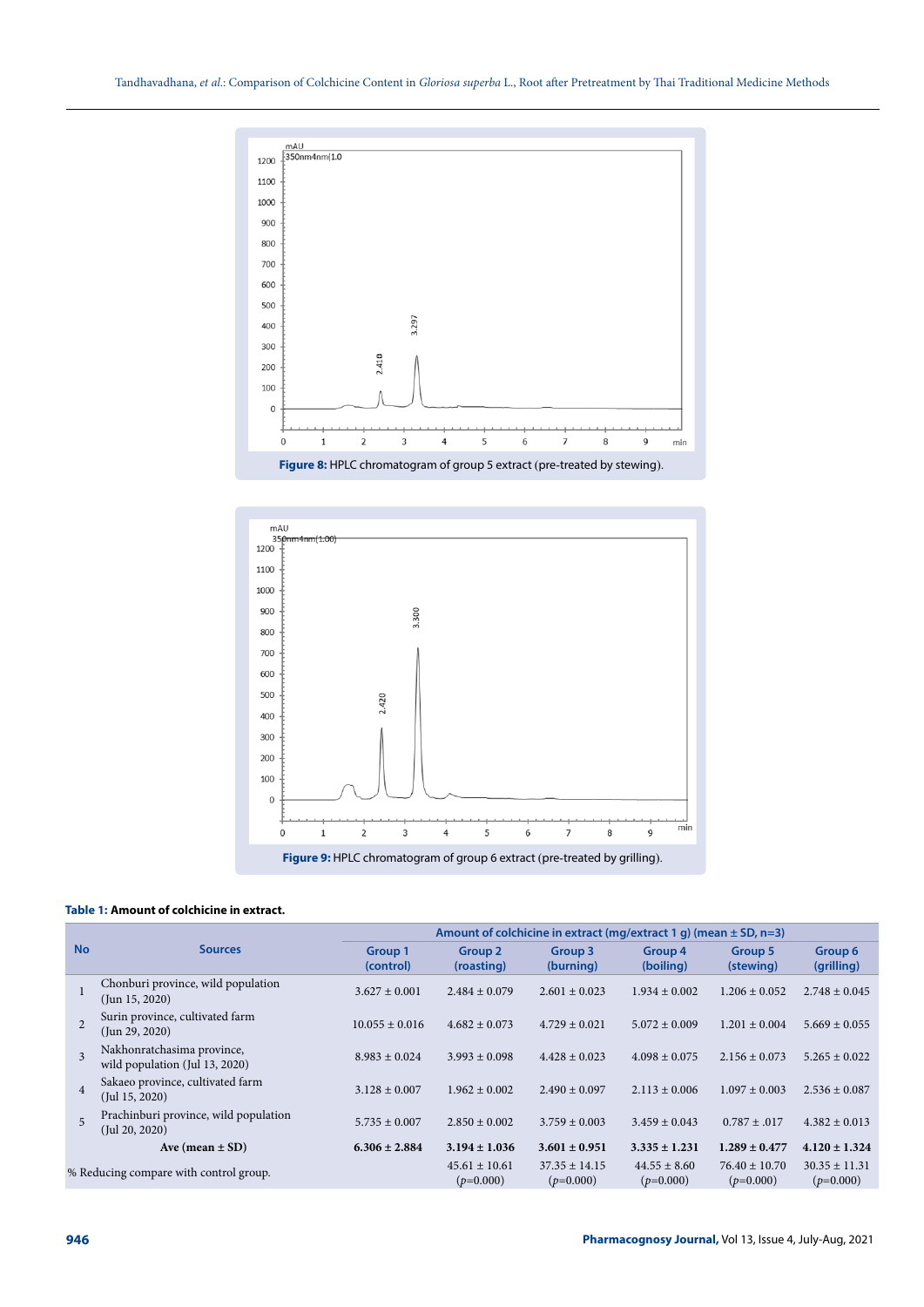| <u>iaple 2. Companioni between pretreatment methods.</u> |                                                                           |                                 |         |  |  |  |  |  |
|----------------------------------------------------------|---------------------------------------------------------------------------|---------------------------------|---------|--|--|--|--|--|
| <b>Compare between pretreatment</b><br>methods           | Mean difference of colchicine<br>content (mg/extract 1 g) (mean $\pm$ SD) | % difference<br>$(mean \pm SD)$ | p value |  |  |  |  |  |
| Roasting VS Burning                                      | $-0.407 \pm 0.346$                                                        | $-15.09 \pm 13.66$              | 0.887   |  |  |  |  |  |
| <b>Roasting VS Boiling</b>                               | $-0.141 \pm 0.436$                                                        | $-3.58 \pm 15.95$               | 0.998   |  |  |  |  |  |
| Roasting VS Stewing                                      | $1.905 \pm 0.999$                                                         | $57.65 \pm 14.62$               | 0.000   |  |  |  |  |  |
| Roasting VS Grilling                                     | $-0.926 \pm 0.514$                                                        | $-29.31 \pm 15.97$              | 0.221   |  |  |  |  |  |
| Boiling VS Burning                                       | $-0.266 \pm 0.371$                                                        | $-12.46 \pm 15.14$              | 0.974   |  |  |  |  |  |
| Boiling VS Stewing                                       | $2.046 \pm 1.278$                                                         | $57.34 \pm 18.23$               | 0.000   |  |  |  |  |  |
| Boiling VS Grilling                                      | $-0.784 \pm 0.288$                                                        | $-25.80 \pm 11.21$              | 0.386   |  |  |  |  |  |
| Burning VS Stewing                                       | $2.312 \pm 0.949$                                                         | $62.91 \pm 12.91$               | 0.000   |  |  |  |  |  |
| Burning VS Grilling                                      | $-0.518 \pm 0.404$                                                        | $-12.29 \pm 8.12$               | 0.765   |  |  |  |  |  |
| Grilling VS Stewing                                      | $2.830 \pm 1.317$                                                         | $66.55 \pm 12.77$               | 0.000   |  |  |  |  |  |
|                                                          |                                                                           |                                 |         |  |  |  |  |  |

**Table 2: Comparison between pretreatment methods.**

(*p*=0.000), 76.40±10.70% (*p*=0.000) and 30.35±11.31%(*p*=0.000), respectively. (Table 1) Comparison between methods, the result showed that the stewing was the greatest decrease of colchicine content which significantly different from other methods. (*p*=0.000). However, the colchicine content after pre-treated by roasting, burning, boiling, and grilling were some differences but no statistically significant difference (Table 2) .

## **DISCUSSION**

This study was compared amount of colchicine before and after pretreated by roasting and burning the dried roots of *Gloriosa superba* L. which following the methods from the previous study<sup>4</sup> and boiling, stewing, and grilling the fresh roots as indicated in the National Thai Traditional Medicine Formulary B.E.2562. The result demonstrated that all five pretreatment methods significantly reduced colchicine content but did not demolish all colchicine content from the roots of *Gloriosa superba* L. The stewing with honey was the greatest decrease the amount of colchicine average 76.40±10.70% which significantly different from other methods. (*p*=0.000). Although the roasting and boiling methods exhibited higher reduce colchicine content than the burning and grilling method. They were not significantly different.

The longer time and higher temperature of stewing method than all other pretreatment methods were reasons for the greatest reduce amount of colchicine. The stewing process was using around 2.50 hours. The range of temperature from the beginning to 15 minutes was 30-95°C. Then temperature for two hours was 95-105°C and at the end of the stewing, the sample's temperature was 130°C. The range of temperature for roasting from the beginning to the end was  $30-130^{\circ}$ C, taking around 15-20 minutes. The boiling method used boiling DI water which constant temperature of 95-97°C for 20 minutes. The range of time for burning until temperature at the center of the pot reached 75°C using around 18-32 minutes depending on the level of fire. After burning, take 8-13 minutes to bake the pot until temperature reached 90°C. and using around 30 minutes to cool down to room temperature. At the end of the grilling method, the temperature of samples was 120- 130°C and taking around 3-8 minutes/piece depending on the thickness of *Gloriosa superba* L., roots. In conclusion, the timing of the stewing pretreatment method takes 5 times more than all other methods. The temperature at the end of stewing method was 130°C as same as roasting and grilling method but higher than the boiling and burning method. The longer time and the temperature at the end of the pretreatment method  $= 130^{\circ}$ C were two reasons for the greatest reduce amount of colchicine in the roots of *Gloriosa superba* L. Therefore, further research should be studied on the factors that affected the reduction of colchicine content, such as pretreatment timing and sample temperature.

This study has one difference and two accordance issues with the previous study. All samples of this study were fresh *Gloriosa superba* L., roots. They are different from the previous samples that used dried roots from

herbal shops. However, the mean difference between the lowest and the highest of control extract was 6.927 mg/g. It was consistent with the previous study that the range of colchicine content between the lowest and the highest of control extract was 7.587 mg/g. In addition, the % reduction of colchicine content after roasting compares this study and the previous study was  $45.61 \pm 10.61\%$  and  $40.61 \pm 9.55\%$ . Comparison of the % reduction of colchicine content after burning between this study and the previous study was 37.35±14.15 % and 26.79±10.89%. They are no significant difference between this study and the previous study of both pretreatment methods.

This study found that the range of colchicine content in the control group from cultivating farms was similar to the wild population. The range of colchicine content from cultivating farms was 3.128±0.007- 10.055±0.016 mg/1-g-extract and the wild population was 3.627±0.001- 8.983±0.024 mg/1-g-extract. The plant age, plant location, and collected season would be associated with the variable of colchicine content in the cultivated and wild population samples. All samples provided from different locations but collected at the same time of the rainy season (Jun 15 to Jul 20, 2020). Therefore, the variation of colchicine content in the control samples may be associated with the plant age and the plant locations. The specific place and plant age are factors required for further study.

## **CONCLUSION**

Roasting, burning, boiling, stewing, and grilling pretreatment methods were significantly reduced the amount of colchicine in the roots of *Gloriosa superba* L. The stewing method was the greatest reduce amount of colchicine average 76.40±10.70% which significantly different from other methods. (*p*=0.000). The roasting and boiling method exhibited a higher reduce colchicine than the burning and grilling method, but no significant difference. Therefore, all 5 pretreatment methods were the effective methods to pretreat the roots of *Gloriosa superba* L. prior to use as Thai herbal remedies.

# **ACKNOWLEDGEMENTS**

The authors would like to thank Ms. Juthamas Thaksinanukorn, Ms. Parani Kaenna, Ms. Kanoklak Thaiduang, Ms. Artiwara Hirankirati for providing the roots of *Gloriosa superba* L. We would like to thank the laboratory staff of Faculty of Science, Ramkhamhaeng University, and staff of the Laboratory Equipment Center, Mahasarakham University for taking care the project.

# **CONFLICTS OF INTEREST**

The authors declare no conflicts of interest.

## **ABBREVIATIONS**

HPLC: High Performance Liquid Chromatography.